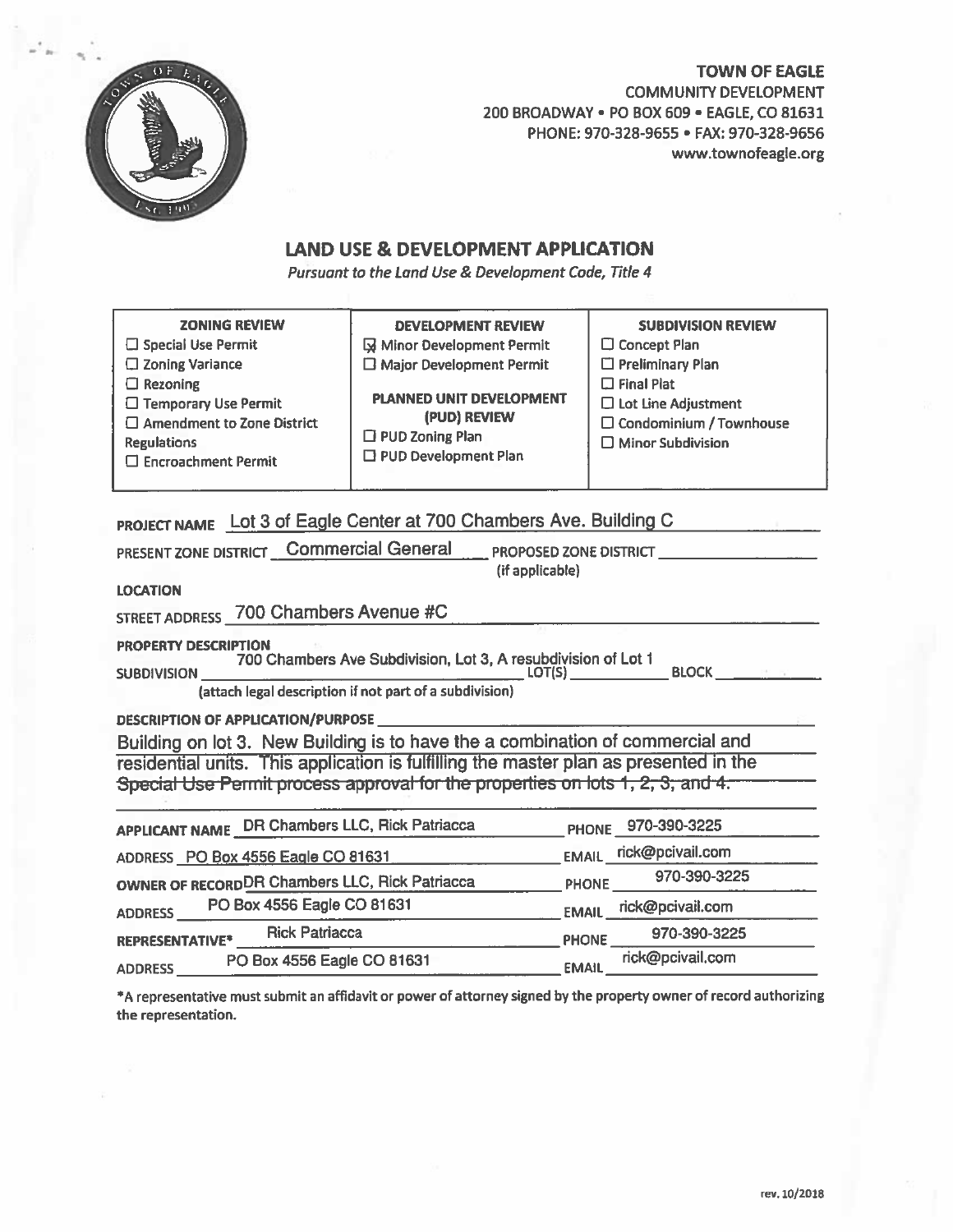## **APPLICATION SUBMITTAL ITEMS:**

 $\zeta_{\sigma B}^{\sigma}$  ,  $\zeta_{\sigma A}^{\sigma}$  ,

The following submittal materials must be submitted in full before the application will be deemed complete (please check all items that are being submitted):

X Applicable fees and deposits.

■ Project Narrative, describing the project, its compliance with any applicable review criteria, any impacts to the surrounding area, and any other relevant information.

XI Surrounding and interested Property Ownership Report (see project specific checklist for more information).

 $\boxtimes$  Proof of Ownership (ownership & encumbrance report) for subject property.

IX Site Plan, drawn to scale and depicting the locations and boundaries of existing and proposed lots and structures.

K Project specific checklist.

### **FEES AND DEPOSITS:**

See Eagle Municipal Code Section 4.03.080

- 1. Application fees shall be paid in full at the time of the filing of the application and unless paid, the application shall not be deemed complete. All fees are nonrefundable.
- 2. As described in Eagle Municipal Code § 4.03.080, third-party consultants may be necessary for the review and processing of applications. These costs ("pass-through costs") must be paid by the applicant. If passthrough costs are expected, the applicant must pay a deposit at the time the application is filed. If at any time the deposit does not fully cover the pass-through costs, the applicant must pay another subsequent deposit before the Town will continue processing the application.
- 3. The Town may withhold the recording of any Subdivision Final Plat or Development Plan or the signing of any Resolution or Ordinance until all pass-through fees are paid in full.
- 4. Within 30 days of approval or denial of an application, any remaining deposit shall be returned to the applicant. If an application is withdrawn, any remaining deposit shall be returned to the applicant within 60 days.

I have read the application form and certify that the information contained herein is correct and accurate to the best of my knowledge. I understand that it is my responsibility to provide the Town with accurate information related to this application. I UNDERSTAND THAT FILING AN APPLICATION IS NOT A GUARANTEE THAT THE APPLICATION WILL **BE APPROVED.** 

**Signature** 

| <b>FOR OFFICE USE ONLY</b><br><b>DATE RECEIVED</b> | <b>BY</b>        | <b>FILE NUMBER</b> |
|----------------------------------------------------|------------------|--------------------|
| <b>REVIEW FEE</b>                                  | <b>DATE PAID</b> | <b>RECEIVED BY</b> |
| DATE CERTIFIED COMPLETE                            | B۱               |                    |
| <b>P&amp;Z HEARING DATE</b>                        | <b>DECISION</b>  |                    |
| <b>BOT HEARING DATE</b>                            | <b>DECISION</b>  |                    |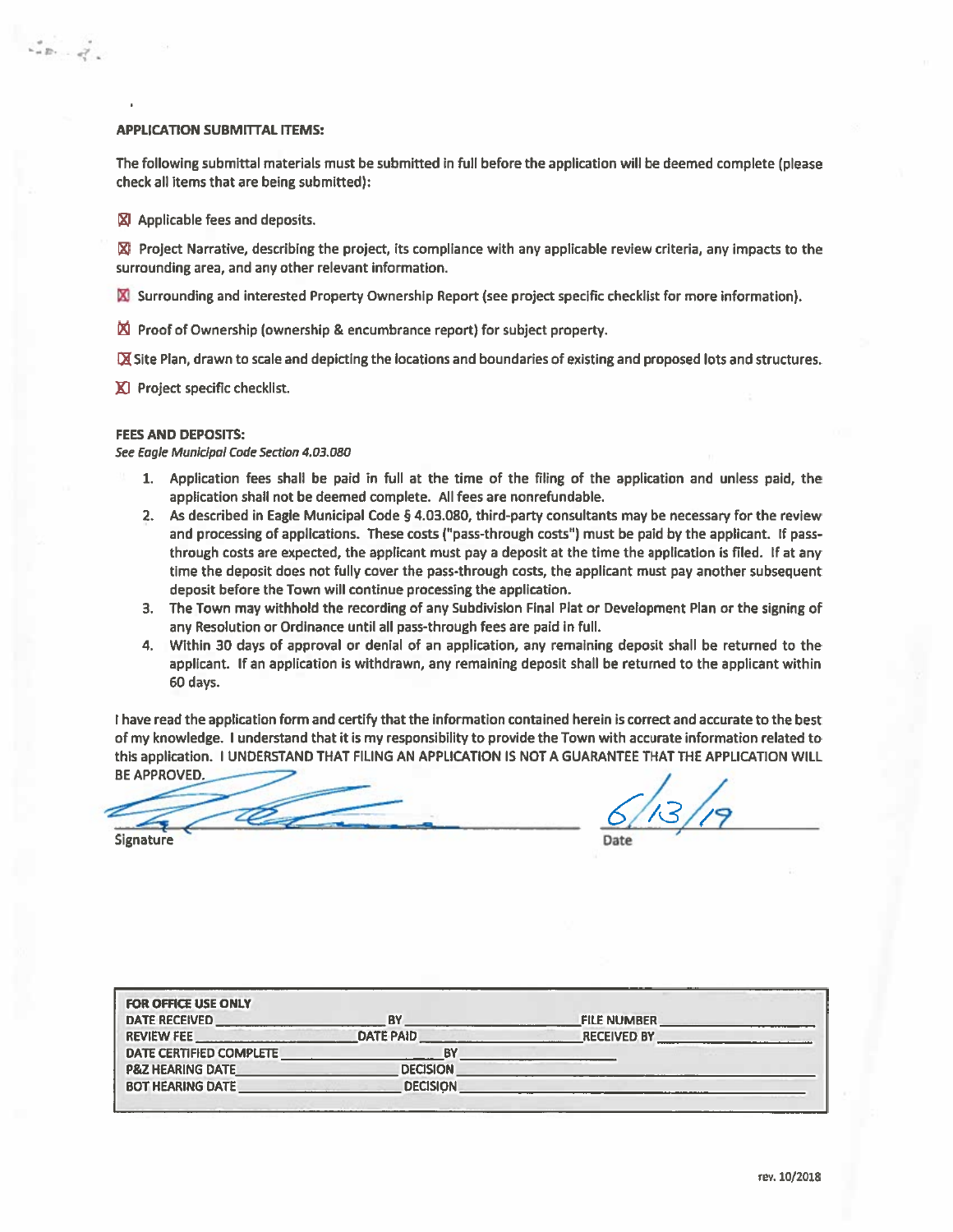

7-17-19 (resubmittal of document issued on 6-11-19)

Town of Eagle Community Development Dept./Planning C/O Jennifer Woods, AICP of McCool Development Solutions 200 Broadway Eagle, Colorado 81631

Dear, Town of Eagle.

The project being presented for review is the remainder of the Eagle Center at 700 Chambers Avenue. The existing Climbing gym and Live Work on lot 1 and the existing Live Work units on Lot 2 will be complimented by the proposed buildings on Lots 3 and 4. Lots 3 and 4 will be a combination of commercial and residential units. The project has been considered to be fulfill the requirements across the four lots for calculating the mix of residential units in coordination with the commercial units. The residential unit for each commercial use is calculated in the following way.

Commercial uses:

- Lot 1: 6 Commercial units on the grade level around the perimeter of the climbing gym + 1 Commercial use of the Climbing Gym + 1 Commercial use of a Physical Therapy within the Climbing gym. This 2<sup>nd</sup> commercial unit has a separate entrance. TOTAL existing Commercial uses for Lot 1 = 8 Commercial
- Lot 2: 6 Commercial units are currently on the first level of the building TOTAL existing Commercial uses for Lot 2 = 6 Commercial

Lot 3: 4 Commercial units are proposed under this proposal. All are on the front of the first level and face the Climbing gym complex/lot 1

TOTAL PROPOSED Commercial uses for Lot 3 = 4 Commercial

Lot 4: 4 Commercial units are proposed under this proposal. All are on the front of the first level and face the Climbing gym complex/lot 1 or to the south

 TOTAL PROPOSED Commercial uses for Lot 4 = 4 Commercial **Total Commercial for the Eagle Center at 700 Chambers Ave = 22 Commercial** 

Residential uses:

- Lot 1: 6 Residential units on the second level around the perimeter of the climbing gym + TOTAL existing Residential uses for Lot 1 = 6 Residential
- Lot 2: 4 Residential units on the second level of the building TOTAL existing Residential l uses for Lot 2 = 4 Residential
- Lot 3: 6 Residential units are proposed under this proposal. 2 of the units will be accessible units.  $(1)$  type 'B' and  $(1)$  type 'A' TOTAL PROPOSED Residential uses for Lot 3 = 6 Residential
- Lot 4: 6 Residential units are proposed under this proposal. 2 of the units will be accessible units. (2) type 'B' TOTAL PROPOSED Residential uses for Lot 4 = 6 Residential

**Total Residential for the Eagle Center at 700 Chambers Ave = 22 Commercial**

It is important to note for the proposal is that the accessible units located on Lots 3 and 4 will satisfy the code required quantity for Eagle Center at 700 Chambers Ave (lots 1 thru 4).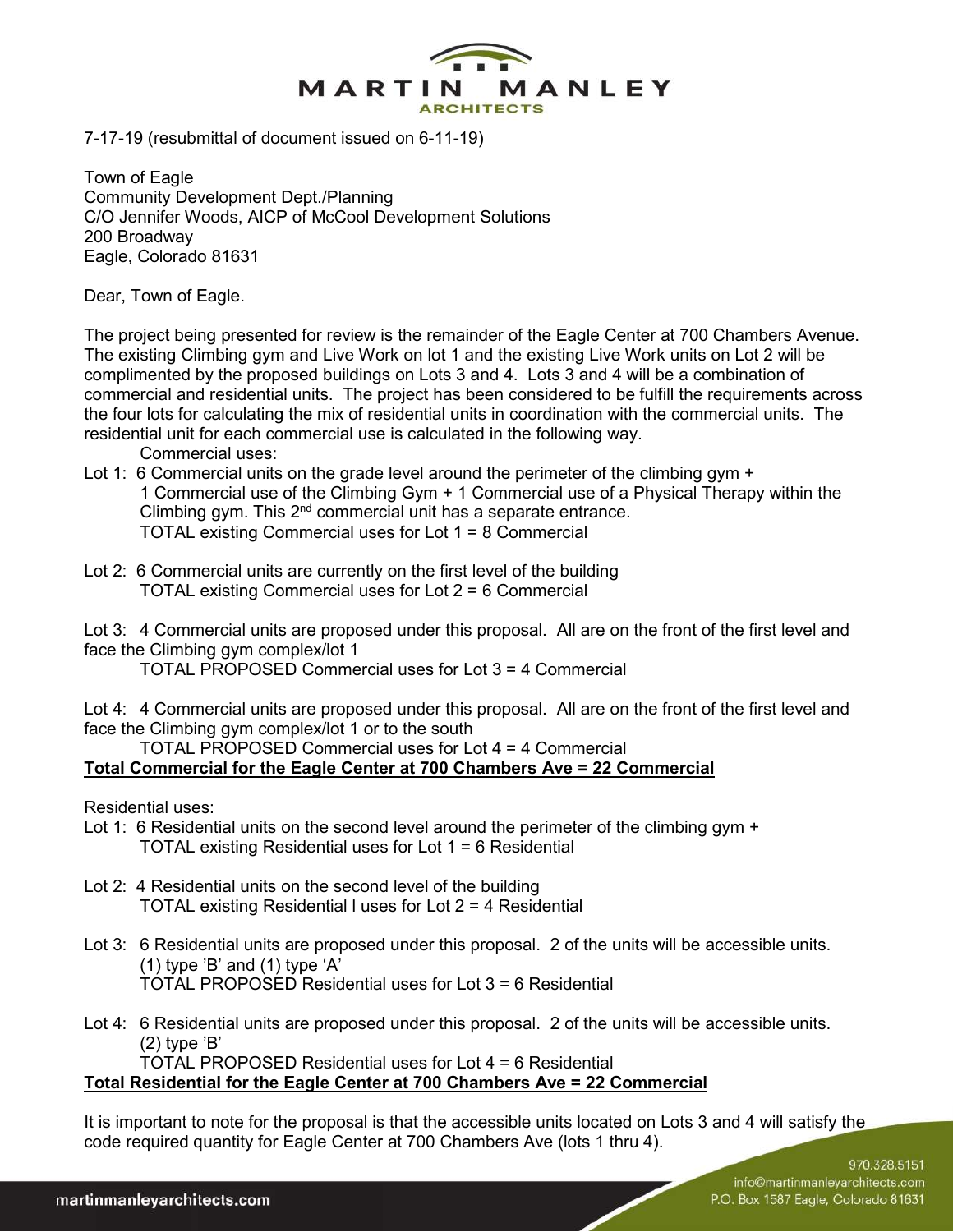Summary of unit sizes:

Lot 3 and lot 4 are identical in the size of building: Total of 6 residential units, = a total residential space of 6,458 s.f. unit 1 and unit 2 on the 2nd level  $= 1,120$  s.f. each unit 3 and unit 4 on the 2nd level  $= 1.051$  s.f. each unit 5 on the 1st level is a type 'A' accessible unit  $= 1,058$  s.f. unit 6 on the 1st level is a type 'B' accessible unit  $= 1,058$  s.f. Total of 4 Commercial units on the 1st level, = a total Commercial rentable area of 1,900 s.f. Commercial unit 1 =220 s.f. Commercial unit 2 =741 s.f. Commercial unit 3 =236 s.f. Commercial unit 2 =703 s.f. Total General Common Element on the 1<sup>st</sup> level =489 s.f. **Each building total area = 8,846 s.f.** 

The architectural design of these buildings on Lots 3 and 4 will complement the development and help tie the complex with cohesive forms and color scheme. The building will take the colors and materials from the climbing gym and repeat them. The corner design elements and the long shed roof are repeated on the structures.

These new buildings have the commercial units fronted on the main traffic path thru the development and the residential uses are accessed from the rear. Lot 3 has good exposure to the south and we have incorporated decks and at grade patios of the residential units on this side of the building. We hope and will work toward the future development of the detention pond on the south of the property to a more park like feel. We also added patios and decks to the east facing units at Lot 4. These units will look up valley toward the red canyon.

We are pleased to present the proposed project to complete/fulfill the development as previously proposed in the early design approval meetings with the Town of Eagle and current special use permit. The Special Use permits file #SU14-05 and some information was updated within SU16-07 demonstrating continued conformance with the Towns regulations, Goals and Policies.

# **1. The proposed use is consistent with the provisions of this Chapter (Chapter 4.05) and with the Town's goals, policies, and plans, and**

Applicant Response: The 2010 Eagle Area Community Plan sets the vision for the Town of Eagle, providing the Town's goals and policies for land use in the Town of Eagle.

The vision provided in the plan states: "Eagle will continue to be a high quality livable community through the implementation of strategies that will enhance the Town's unique identity, its economic vitality, its sense of community and the quality and character of the surrounding rural lands."

The proposed development on Lots 3 and 4 go futher to complete the Eagle Center at 700 Chambers Avenue development and have direct connection with the Climing Gym on Lot 1. This may create a draw to businesses that have like-minded goals of recreation based services. These type of businesses would add to the efforts that the Town of Eagle has enbraced with their river front project.

The Eagle Area Community Plan then provides planning approaches which are integral to the Town's vision statement. While not all of these are applicable to this project, the following approaches have some level of applicability for this project:

1) Concentrate Urban and Infill Development: the proposed project is located within the Town's Urban Growth Boundary, within a platted commercial subdivision, surrounded by other commercial and industrial uses.

2) Maintain the Area's "Sense of Community": the proposed project is unique, in that it provides recreational opportunities for the community, and builds on Eagle's reputation for being an active place for residents and visitors.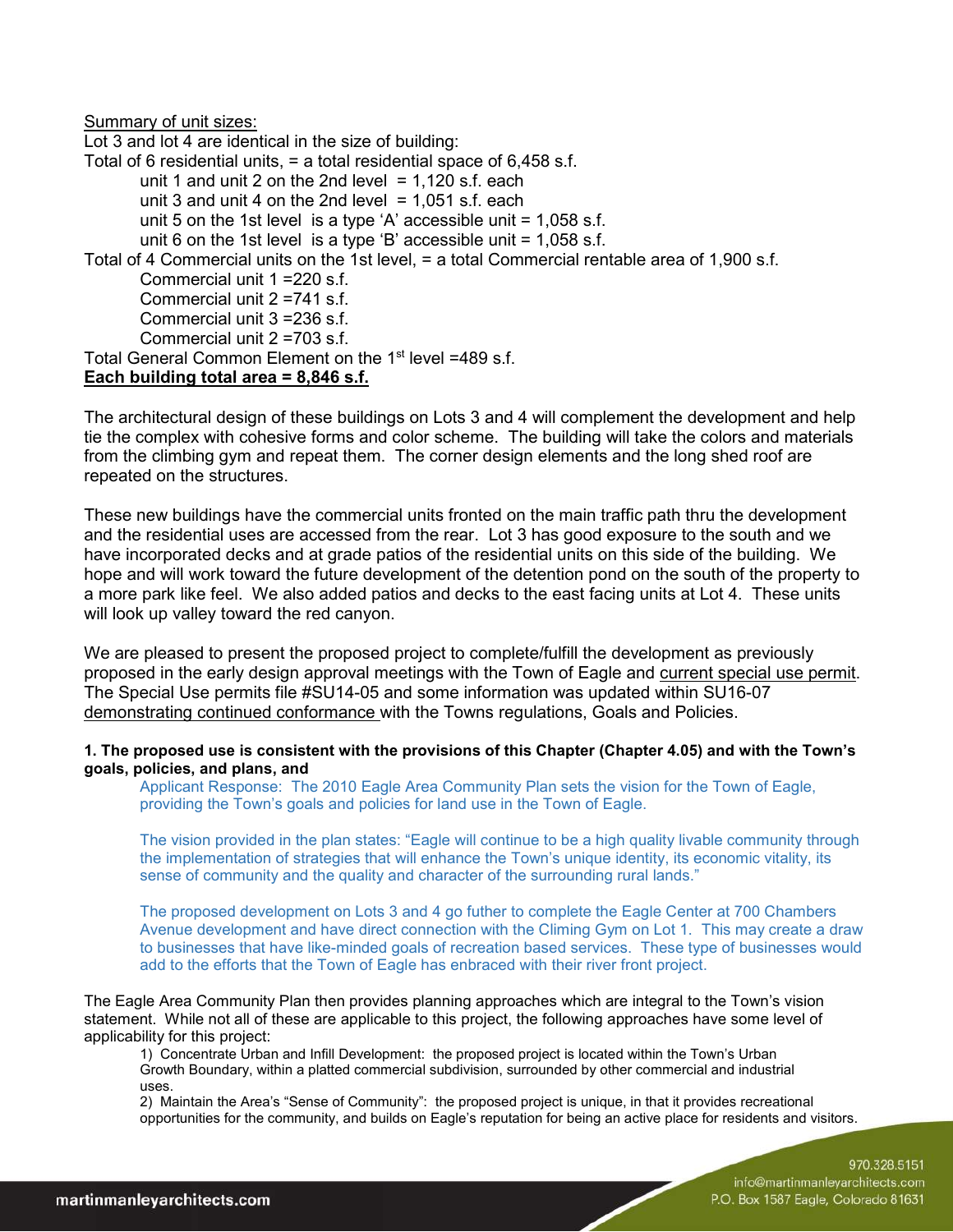7) Maintain and Enhance Recreational Opportunities: recognizing that active recreational opportunities are important to Eagle residents, this project provides new opportunities for recreation.

8) Provide Affordable Housing: This project provides a new opportunity for housing within a major commercial center and close to employment opportunities.

The proposed project is consistent with and in many ways, furthers the goals and policies as provided in the 2010 Eagle Area Community Plan.

The analysis to meet conformance with the Town's Goals and Policies was already completed as part of the special use permit review.

# **2. The proposed use is compatible with the existing and allowed uses surrounding or affected by the proposed use, and**

Applicant Response: These lots 3 and 4 three lots to the south of the Climbing gym on Lot 1 have been approved for live/work (and/or approved by the Town of Eagle Planning deparment to be a combinnation of commercial and residential uses at a 1 residential to 1 commercial ratio across the 4 building lots at 700 Chambers.) Lot 2 directly to the west of lot 3, and Lot 1 (Climbing Gym) to the north, are constructed and are succesufully occupied with similar uses. The Lot 1 thru 4 properties are zoned Commercial General, and have received special use permits for these proposed uses.



The Commercial General District is intended:

For commercial and tourist uses including lodging, dining, and recreation facilities and compatible uses, and for heavier commercial uses, low-impact manufacturing uses, and compatible uses.

Both the permitted and special uses allowed in the Commercial General zone district are in furtherance of this intent. Dwelling units accessory to permitted and approved uses are a special use in this zone district. The proposed in similar in use and in architecture of the neighboring propoerties.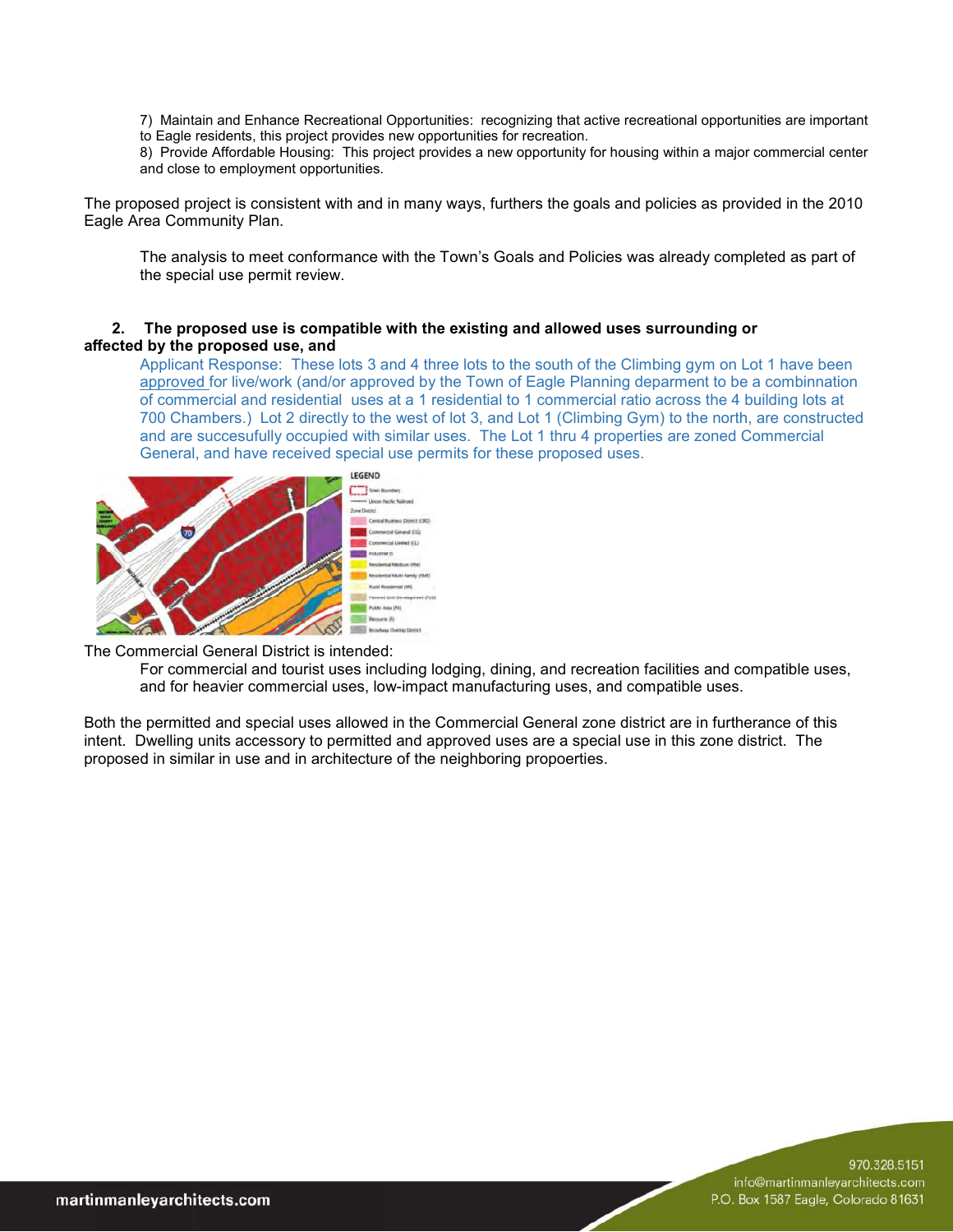The existing uses of the surrounding properties are provided on the following map and photos:



**3. Street improvements adequate to accommodate traffic volumes generated by the proposed use and provision of safe, convenient access to the use and adequate parking are either in place or will be constructed in conjunction with the proposed use, as approved by the Town, and** 

Applicant Response: The access to the property from Chambers Avenue has been designed to accommodate estimated traffic volumes for the site and the entire area. The parking provided will meet the Eagle Land Use Code requirements as provided in Chapter 4.07. Though the exact commercial uses are not known at this time, there is adequate parking to address the commercial requirements. The following parking analysis provides the parking requirements for the maximum commercial square footage and maximum number of accessory residential uses based on the current design:

# Parking Calculations

Town of Eagle Parking requirements

Chapter 4.07.050 (page 53) Section C.

- 1. Use category Residential
	- a. Single Family Dwelling = 2 per unit for units with fewer than 3
- 6. Uses Not Known (COMMERCIAL units)

For unknown commercial space for which all or part of the space has no use designated the parking requirement shall be as follows: parking spaces shall be provided at the rate of **one per 225 square feet for the first floor** and one per 275 square feet for all other floor area, except that an indoor restaurant, bar or tavern may occupy no more than 25% of the floor area without providing for additional spaces.

Also depicted on the drawing A0.0: Parking Requirements: calculated for each lot 3 and 4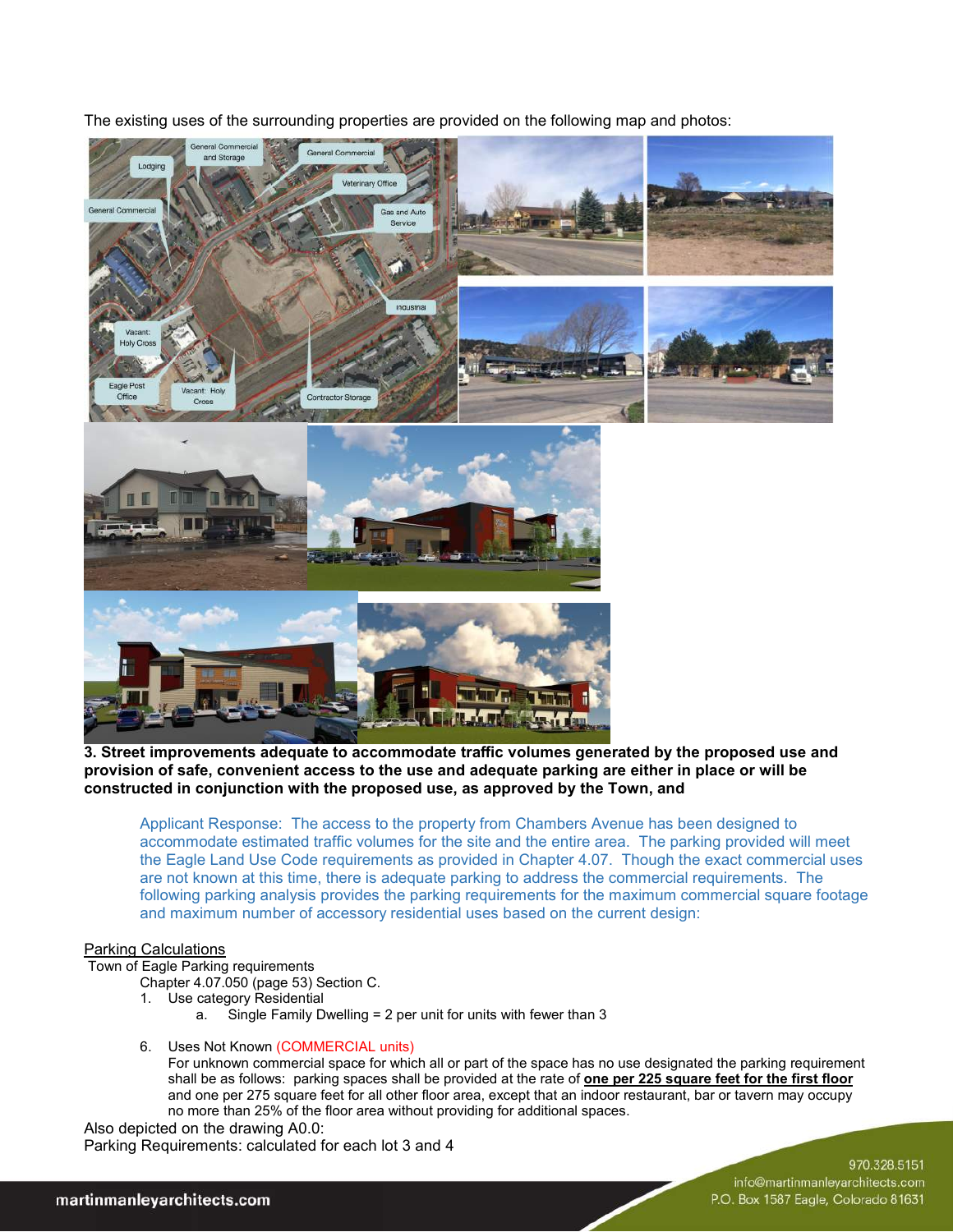Parking 2 for each residential unit

**2X6 units = 12 parking spaces**

 1 per 225 s.f. Rate per town code (Section 6) unit #1 commercial/retail floor space =220 s.f./225 = .97 parking spaces unit  $#2$  commercial/retail floor space  $=740$  s.f./225 = 3.28 parking spaces unit #3 commercial/retail floor space  $=703$  s.f./225 = 3.24 parking spaces unit  $#4$  commercial/retail floor space = 236 s.f./225 = 1.04 parking spaces

# **Total commercial/retail parking = 8.53 or 9 parking spaces**

REQUIRED PARKING FOR LOT 3 = 12+9 =21 parking spaces TOTAL PARKING PROVIDED FOR LOT 3 = 23 parking spaces, including 3 accessible parking stalls (resulting in 2 extra provided for lot 3)

(Calculations are the same as above) REQUIRED PARKING FOR LOT 4 = 12+9 =21 parking spaces TOTAL PARKING PROVIDED FOR LOT 4 = 28 parking spaces, including 3 accessible parking stalls (resulting in 7 extra provided for lot 4)

FYI: Lot's 1 and 2 parking requirements have been reviewed under other submittals and found to be satisfied. As indicated in this analysis, there is more than adequate parking available for the potential uses for this site. Plans have been provided to show that the parking and access will be safe and adequate for this use:

# TRAFFIC STUDY CALCULATIONS

Traffic Impact Study based on weekday trips from trip generation rates published in the ITE (Institute of Transportation Engineers)

Land Use #814 -Specialty Retail Center for commercial portions/units

Weekday trip rate at 44.32 per 1000 s.f.

Total Area of 4 commercial spaces =1900 trips / 1000 s.f. X 44.32 trips = **19.00 trips** Assumed Weekday rate of 8 trips for residential use for 6 units 6 units X 8 trips per day = **48.00 trips 67 trips for Lot 3** 

 **+ 67 trips for lot 4**  $\overline{67}$  **+ 67 trips for lot 4**<br>TOTAL TRIPS for both lots **and the set of the set of the set of the set of the set of the set of the set of the s 134** trips combined lot 3 and 4.

Chambers Ave.and round-a-bouts at Ebby Creek were analized during the proposal for Eagle River Station by another developer and found to be adequate with their high volumns.

# Additionally:

1. The proposed development is in conformance with the provisions of Chapter 4.06 and 4.07 Applicant Response: Chapter 4.06 outlines the process and requirements for Development Review. The submittal, including the architectural plans, has been provided to the Town of Eagle in accordance with the requirements for Major Development Review, and is therefore in conformance with the provisions of Chapter 4.06.

Section 4.07.022 provides guidance for development in the Chambers Avenue Commercial Area, in which the project is located. This section states: *Because of the Area's importance, the overall objectives*  for development and design guidelines here should be to encourage an overall continuity of commercial *and industrial parcel development, to present at favorable image of the community when viewed both along I-70 and from within the Area, and to encourage long-term, quality private investment activity.*

The architect, Jeff Manley of Martin and Manley Architects, designed the building with the goals and policies in mind. As provided in the architectural plans, the proposed project meets the standards as provided in Section 4.07.022, including but not limited to the following: • Setbacks • Building Massing/Form/Orientation • Architectural Detail • Landscape/Sidewalks • Parking

Section 4.07.022 provides the following Goals and Objectives for commercial parcels for the Chambers Avenue Commercial Area:

• Improve the overall appearance of the I-70 corridor by enforcing architectural and landscape standards on development that abuts primary streets and the interstate right-of-way.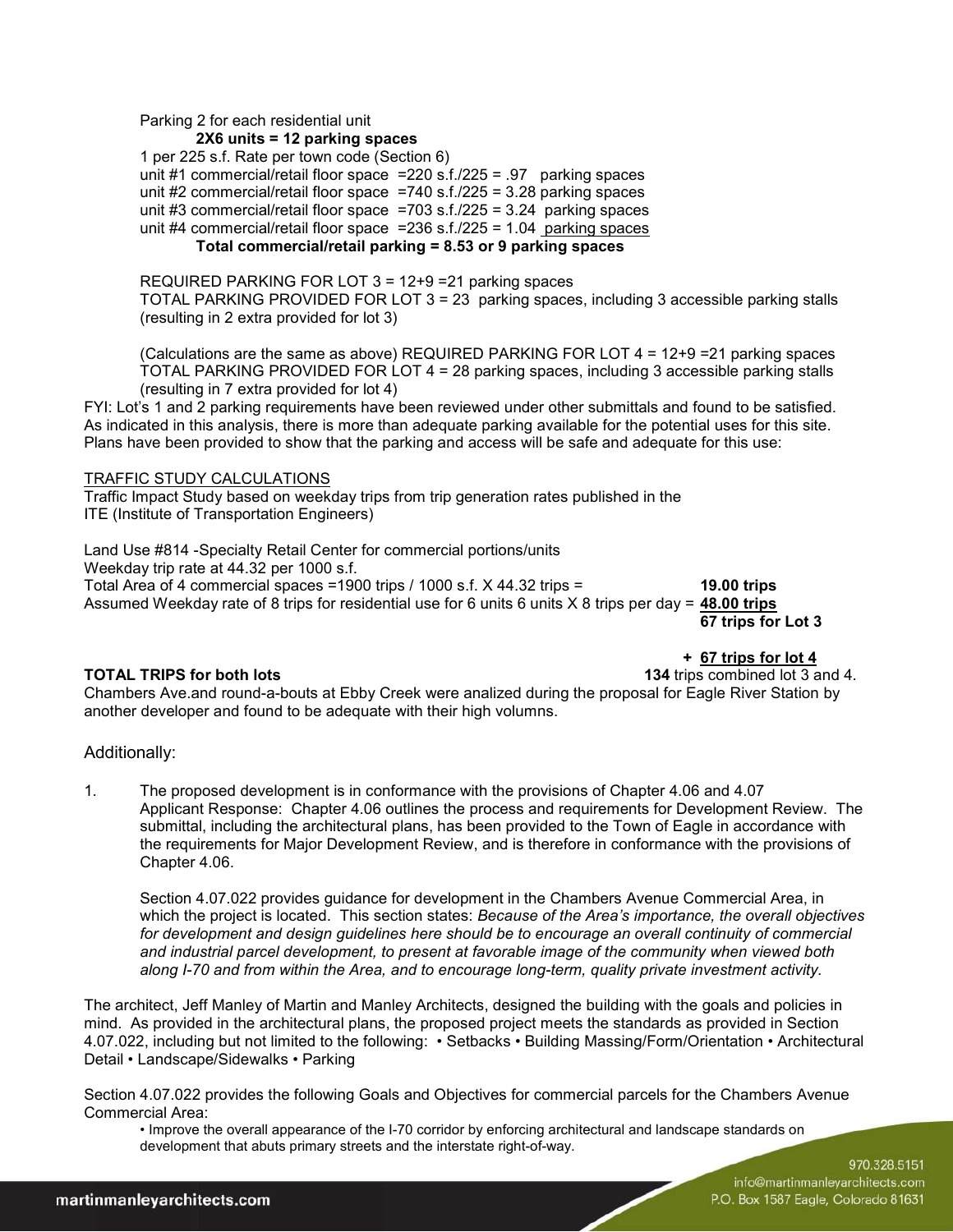- Provide a distinct, visual break between developed areas and rural resource districts to the east.
- Promote coordinated physical organization by enforcing setbacks and landscaped buffers.
- Encourage high quality of individual development by utilizing a palette of materials and architectural details, which reflect traditional building forms of the region.

The architect has designed a high quality, iconic building which are compliments to the existing structures at Eagle Center at 700 Chambers Ave and the surrounding area. We believe that the character of the buildings are an improvement to the utilitarian buildings found on the street and create a statement of well-designed, quality constructed buildings, and a cohesive character with the other buildings of Eagle Center at 700 Chambers.

2. The proposed development is in conformance with the Town's goals and polices. The proposal will meet all of the development standards of the Commercial General zone district.

## Cost Estimate for All on-site/off site Public improvements:

No Improvements are being constructed.

## Variances: No Variance is being requested at ths time.

Note: Section of the Land Use Code 4.07.070 Chambers Ave Area, item 4. Architectural Detail, b. Roofs states that the roofs are to be a minimum of 5:12 pitch. The primary roof forms of both Lot 3 and 4 meet the 5:12 roof pitch standards. We are bringing to the attention of the review committee that the secondary roof forms are 2:12 in pitch/ This is consitiant with what has been allowed for secondary roof forms on other buildings within the Chambers Avenue Area, including Lot 1 and 2 of 700 Chambers Ave. The lower pitch is used as a designed feature to mimimic the Climbing Gym (lot 1) roof language and to limit the height of the building to give a more human scale to the buildings. We do not understand that a variance is required for the secondary roofs.

### Utilities:

Water and sewer lines will be extended to serve Lots 2-4 and WAS guaranteed in a Subdivision Improvement Agreement, which has been fulfilled. Elec., Water and sewer have been extended to an easement serving these lots 3 and 4 with the service points/connection points already in place. Adequate water and other services were verified as part of the Subdivision Improvement Agreement/review. See civil drawings that are part of the submittal.

### Fire Protection Plan:

Though the project is within the 3 mile driving distance from the fire station, the building design will incorporate a fire sprinkler system and be equipped with a monitored alarm system to serve the whole building. During the design build process/layout of sprinkler heads there shall be a review by the Fire Marshal before installation of the systems. During the Special Use Permitting process the connection of the road through the property to Sawatch was reviewed and approved by the Fire Marshal. This connection was a requirement of the, in place, minor subdivision plan. The building has exterior materials of cement fiber cement and cement stucco system, which are fire resistive materials. The trees (especially evergreens) are proposed near property lines or are a distance from the building. Planting near the building is minimal. Gravel mulch is proposed in some areas to minimize the building/landscaping interface.

### Lighting Design for Parking:

The lighting design was completed by RAB lighting and is attached to this submittal. To comply with the lighting ordinance, The designer has targeted a min of 0.5 fc in the parking lot, and a max of 3 fc, with an avg: min of 4:1. This layout provides a min of 0.5 fc, a max of 4.8 fc, and an avg: min of 3.6:1

We look forward to presenting the project to the Town of Eagle and the board. Please let us know if further information is required.

Thank You, Jeffrey P Manley AIA Martin Manley Architects. 970-328-1299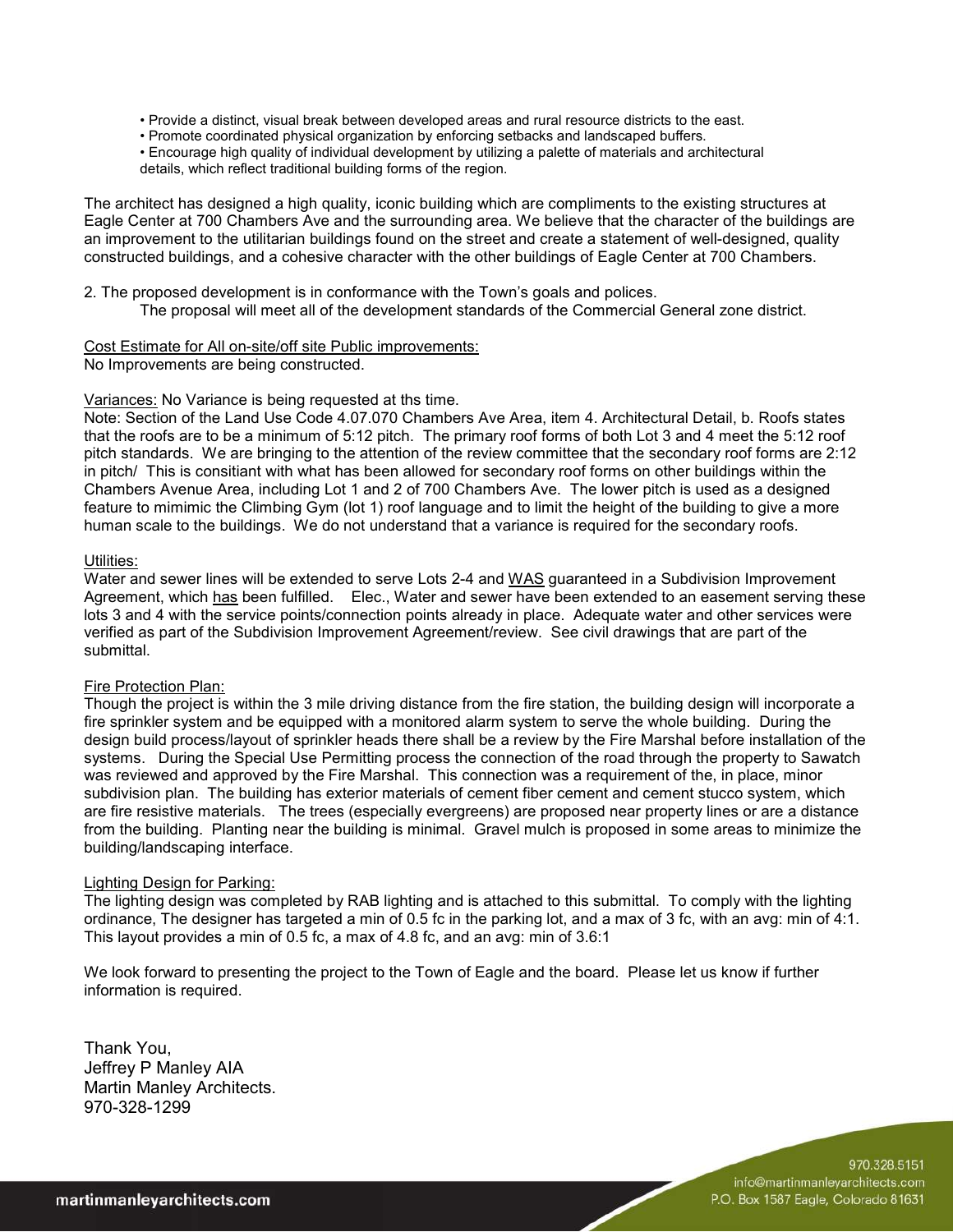# ADJACENT AND WITHIN 250 FT. PROPERTY OWNERS

**700 CHAMBERS #A AND #B OWNER**

CHAMBERS BLDG2 LLC, K A CHAMBERS LLC PO BOX 2322 AVON, CO 81620-2322

### **ARCHITECT**

MARTIN MANLEY ARCHITECTS PO BOX 1587 EAGLE, CO 81631

P3 CHAMBERS 2-3 LLC, P3 CHAMBERS 2-2 LLC, PO BOX 4556 EAGLE, CO 81631-4656

HOLY CROSS ELECTRIC ASSOC INC PO BOX 2150 GLENWOOD SPRINGS, CO 81602-2150

UNITED STATES POSTAL SERVICE WESTERN REGIONAL OFFICE 1300 HUNTINGTON AVE SAN BRUNO, CA 94066-1599

ELDA CO EA LLC OWNER ADDRESS PO BOX 2070 EAGLE, CO 81631-2070

BANK MIDWEST NATIONAL ASSOCIATION 1111 MAIN ST STE 2800 KANSAS CITY, MO 64105-2116

MCCANN, ARTHUR G. & JEANNE PO BOX 309 EAGLE, CO 81631-0309

JORDAN LAND DEVELOPMENT LLC PO BOX 4176 EAGLE, CO 81631

J D EAGLE LLP PO BOX 60 EAGLE, CO 81631

D BAR T LLC PO BOX 1854 EAGLE, CO 81631

TURNER MANAGEMENT COMPANY LLC PO BOX 119 FRISCO, CO 80443-0119

DANTAS, MICHAEL R. 2121 N FRONTAGE RD W PMB 206 VAIL, CO 81657-4957 TOWN OF EAGLE PO BOX 609 EAGLE, CO 81631-0609

ORTIZ ADAN-SANCHES, IRMA PO BOX 7203 AVON, CO 81620